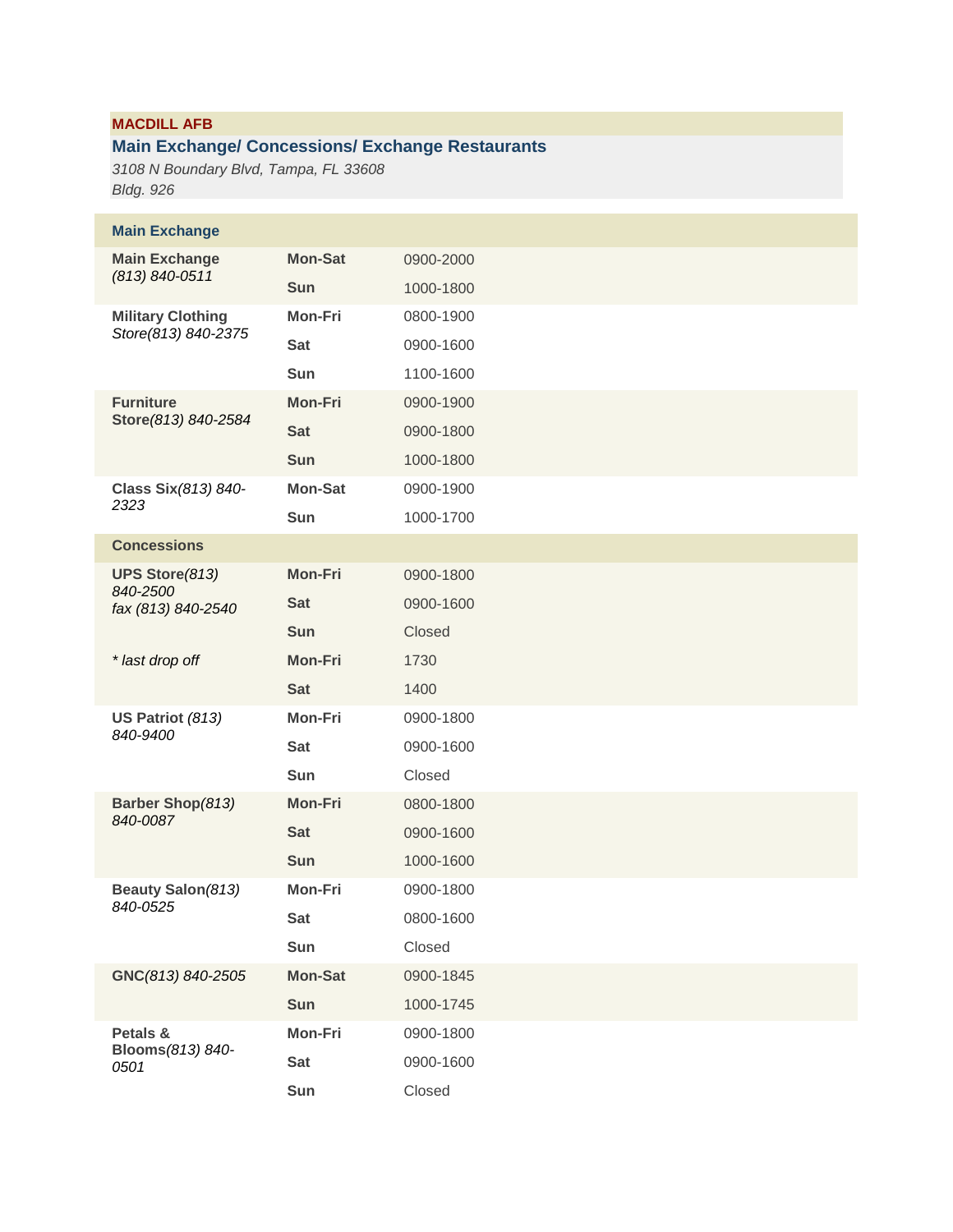| <b>Main Exchange</b>                            |                |           |
|-------------------------------------------------|----------------|-----------|
| Laundry/Dry<br>Clean (813) 840-<br>0395         | <b>Mon-Fri</b> | 0800-1800 |
|                                                 | <b>Sat</b>     | 0900-1600 |
|                                                 | <b>Sun</b>     | Closed    |
| <b>Optical Center (813)</b>                     | <b>Mon-Fri</b> | 0900-1800 |
| 840-2292                                        | <b>Sat</b>     | 0900-1600 |
|                                                 | <b>Sun</b>     | Closed    |
| <b>Optometry</b>                                | <b>Mon-Fri</b> | 0900-1700 |
| Care(813) 840-1161                              | <b>Sat</b>     | 0900-1600 |
|                                                 | <b>Sun</b>     | Closed    |
| <b>Frame Shop</b>                               | <b>Mon-Fri</b> | 0900-1800 |
|                                                 | <b>Sat</b>     | 0900-1600 |
|                                                 | <b>Sun</b>     | Closed    |
| Alterations(813)<br>840-0181                    | <b>Mon-Fri</b> | 0900-1800 |
|                                                 | <b>Sat</b>     | 0900-1600 |
|                                                 | <b>Sun</b>     | Closed    |
| Mobile Center (813)                             | <b>Mon-Sat</b> | 0900-2000 |
| 840-2148                                        | <b>Sun</b>     | 1000-1800 |
| <b>Dunkin Donuts</b>                            | <b>Mon-Sat</b> | 0600-1800 |
|                                                 | <b>Sun</b>     | 0900-1600 |
| <b>Exchange</b><br>Restaurants(813)<br>840-2200 |                |           |
| <b>Baskin-</b>                                  | <b>Mon-Sat</b> | 1100-1600 |
| Robbins (813) 840-<br>2200                      | <b>Sun</b>     | Closed    |
| Anthony's                                       | Mon-Thu        | 1000-1700 |
| Pizza(813) 840-2113                             | Fri-Sat        | 1000-1800 |
|                                                 | Sun            | 1100-1600 |
| Subway (813) 840-                               | <b>Mon-Sat</b> | 0800-2000 |
| 9005                                            | Sun            | 1030-1700 |
| Taco Bell(813) 840-                             | <b>Mon-Sat</b> | 1030-1800 |
| 2200                                            | Sun            | 1100-1600 |
| <b>Charley's Grilled</b>                        | <b>Mon-Sat</b> | 0800-1800 |
| Subs(813) 840-2200                              | Sun            | 1000-1700 |
| <b>Manchu Wok</b>                               | <b>Mon-Sat</b> | 1100-1500 |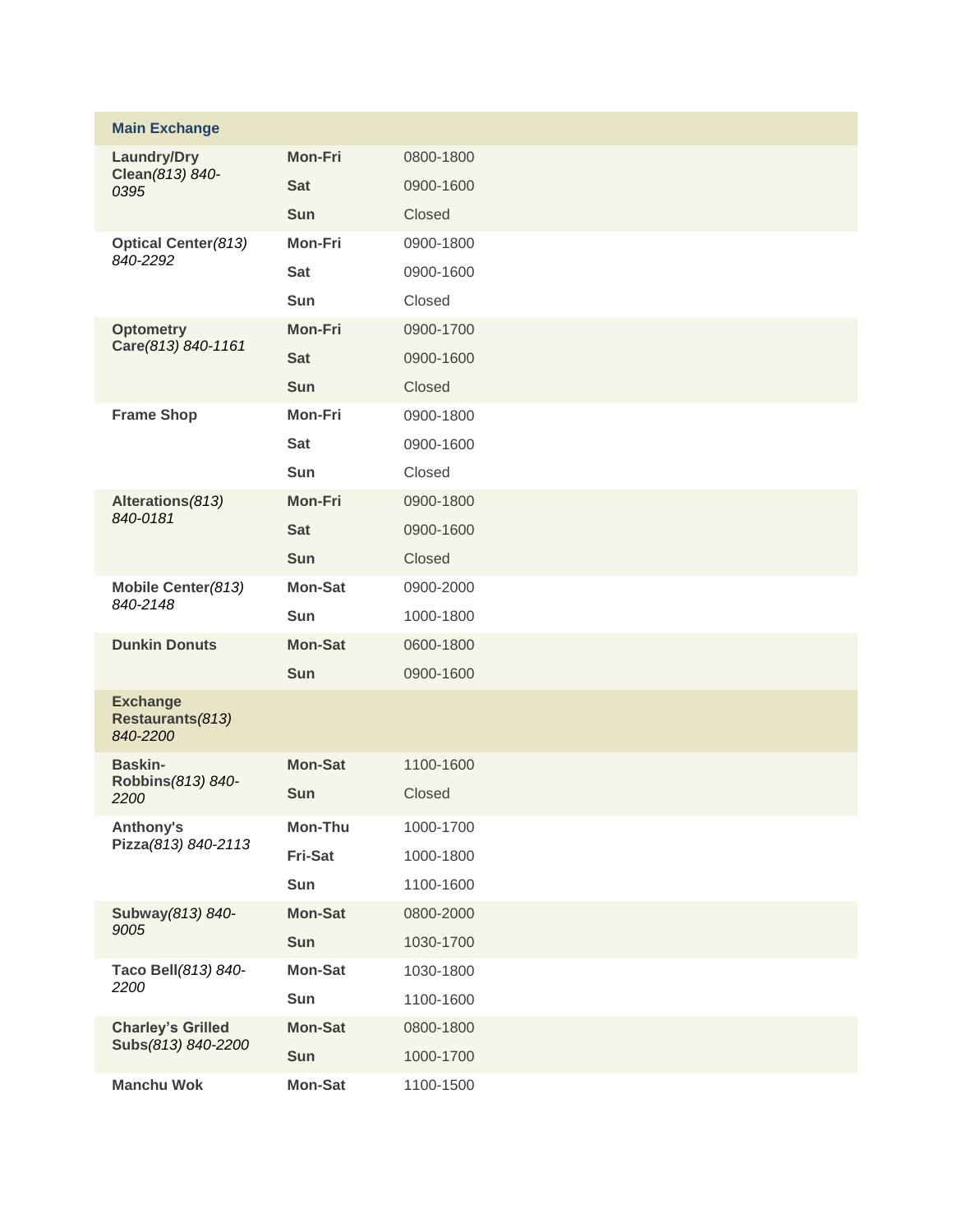#### **Main Exchange**

**Sun** Closed

## **Mini Mall/ Exchange Restaurants/ Concessions**

*Bldg. 17*

| <b>Exchange</b><br><b>Restaurants</b>                       |                |           |
|-------------------------------------------------------------|----------------|-----------|
| Subway (813) 828-<br>2028                                   | <b>Mon-Fri</b> | 0700-1800 |
|                                                             | Sat-Sun        | Closed    |
| <b>Concessions</b>                                          |                |           |
| Marco's Pizza (813)<br>840-0123<br>(Delivery & Take<br>Out) | <b>Mon-Fri</b> | 1000-2200 |
|                                                             | <b>Sat</b>     | 1100-2200 |
|                                                             | <b>Sun</b>     | 1200-2100 |
| Barber Shop(813)<br>840-2154                                | <b>Mon-Fri</b> | 0800-1700 |
| <b>Enterprise Car</b><br>Rental(813) 840-<br>2613           | <b>Mon-Fri</b> | 0800-1800 |
|                                                             | <b>Sat</b>     | 0900-1200 |
|                                                             | Sun            | Closed    |
| Launderette                                                 | <b>Daily</b>   | 24 hrs    |
| GNC(813) 840-8383                                           | <b>Mon-Fri</b> | 1000-1800 |
|                                                             | Sat-Sun        | Closed    |
|                                                             |                |           |

## **Express/ Firestone**

| <b>Bldg. 924</b>               |                |           |
|--------------------------------|----------------|-----------|
|                                |                |           |
| Express(813) 840-<br>0640/0448 | <b>Mon-Fri</b> | 0500-2300 |
|                                | Sat-Sun        | 0700-2200 |
| Firestone (813) 840-<br>8295   | Mon-Fri        | 0700-1900 |
|                                | <b>Sat</b>     | 0700-1800 |
|                                | <b>Sun</b>     | 0800-1700 |

## **USSOCOM Exchange Restaurants/ Concessions**

*Bldg. 501* 

| <b>Exchange</b><br><b>Restaurants</b>   |                |           |
|-----------------------------------------|----------------|-----------|
| <b>SOCOM Snack</b><br>Bar(813) 828-9428 | <b>Mon-Fri</b> | 0600-1400 |
| <b>Concessions</b>                      |                |           |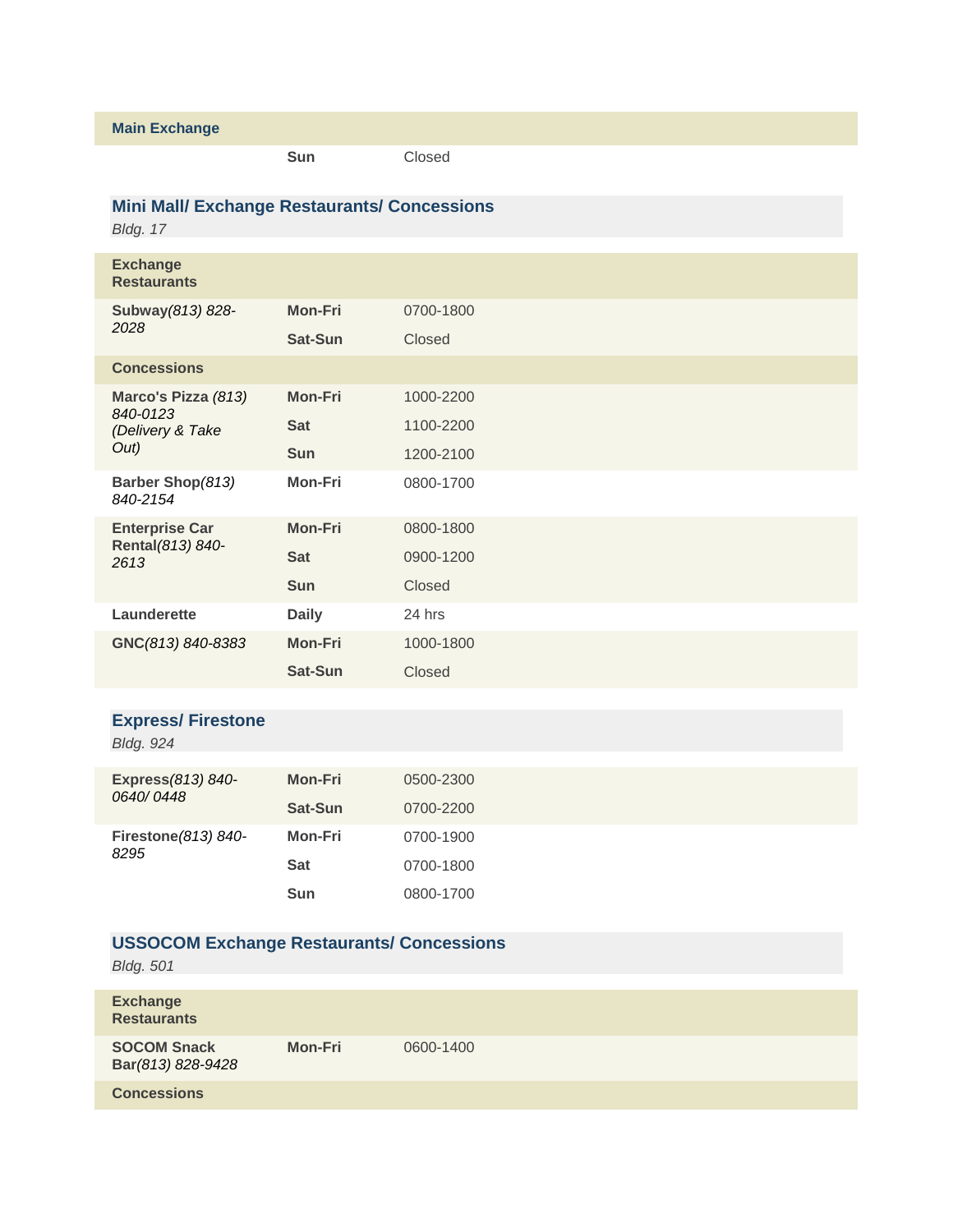| Barber Shop (813)<br>826-9873 | Mon-Thu | 0800-1600                 |
|-------------------------------|---------|---------------------------|
|                               | Fri     | 0800-1400* By Appointment |
| SOCOM Café (813)<br>826-5249  | Mon-Fri | 0600-1430                 |

## **Other Exchange Restaurants/ Other Concessions**

| <b>Exchange</b><br><b>Restaurants</b>                       |                |                            |
|-------------------------------------------------------------|----------------|----------------------------|
| <b>Burger KingBldg.</b><br>930<br>(813) 840-2992            | <b>Mon-Fri</b> | 0600-2000                  |
|                                                             | <b>Sat</b>     | 0800-1800                  |
|                                                             | <b>Sun</b>     | 1030-1700                  |
| <b>Other Concessions</b>                                    |                |                            |
| Clinic Cafe (813)<br>813-3261                               | <b>Mon-Fri</b> | 0630-1500                  |
| <b>CENTCOM Barber</b><br>Shop Bldg. 570<br>$(813)$ 529-0132 | <b>Mon-Fri</b> | 0800-1600 * By Appointment |
| <b>CENTCOM Café</b><br>(813) 840-2495                       | <b>Mon-Fri</b> | 0545-1530                  |

# **PODS - Portable Storage Service**

*(866) 667-5593 Promo Code: EXCH [pods.com](http://www.pods.com/militaryexchange)*

#### **General Information**

| <b>Administrative</b><br>Office - $GM(813)$<br>840-2143                               | <b>Mon-Fri</b> | 0800-1630 |
|---------------------------------------------------------------------------------------|----------------|-----------|
|                                                                                       | Sat-Sun        | Closed    |
| <b>Administrative</b><br><b>Office - Main</b><br>Exchange (813) 840-<br>0511 ext. 240 | Mon-Tue        | 0730-1530 |
|                                                                                       | Wed            | 0730-1430 |
|                                                                                       | <b>Thu-Fri</b> | 0730-1530 |
|                                                                                       | Sat-Sun        | Closed    |
| <b>Human Resources</b><br>Office -<br>Manager $(813)840-$<br>0511 ext. 284            | <b>Mon-Fri</b> | 0730-1600 |
| <b>Human Resources</b><br>Office - HR<br>Tech(813)840-0511<br>ext. 280                | <b>Mon-Fri</b> | 0730-1600 |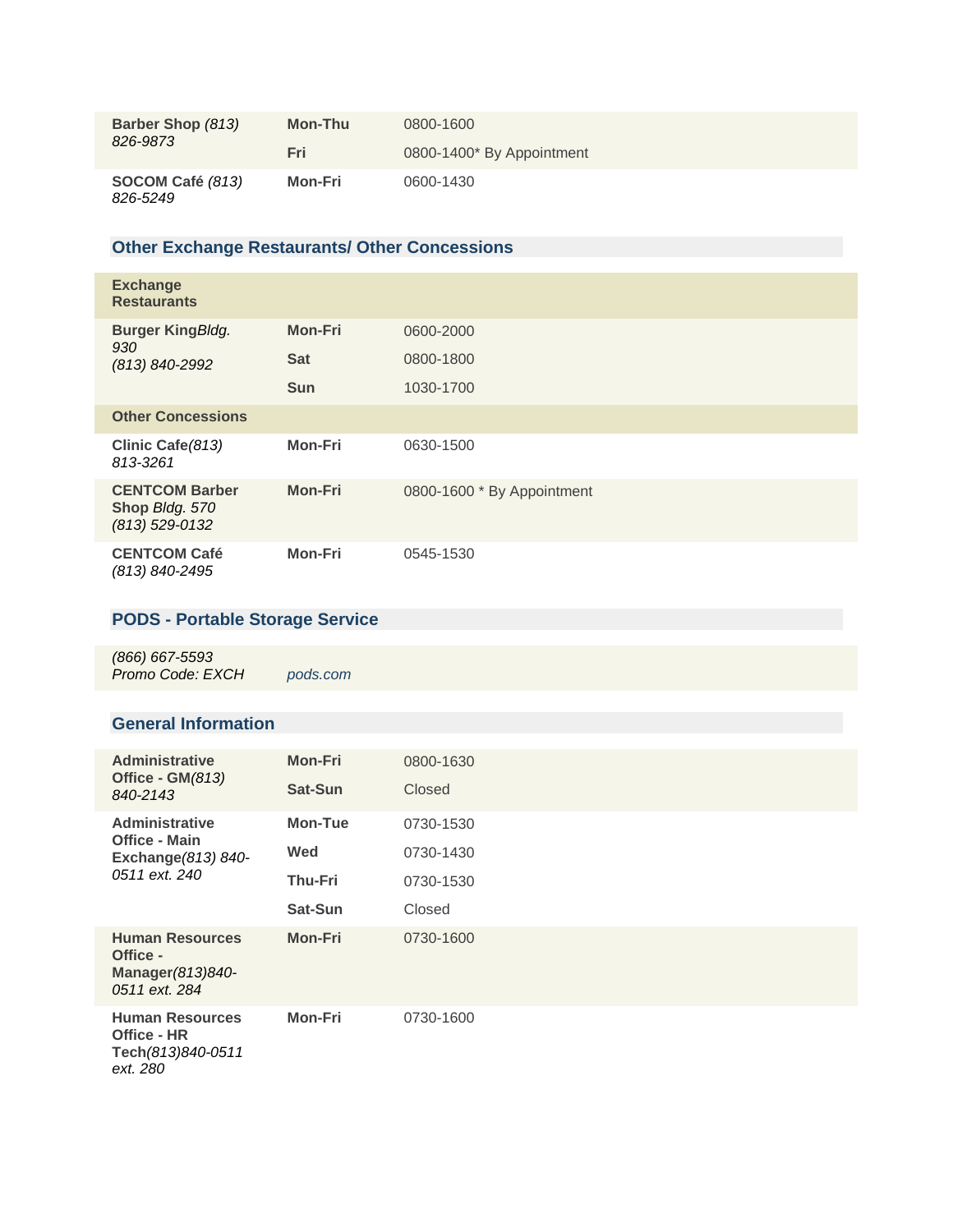